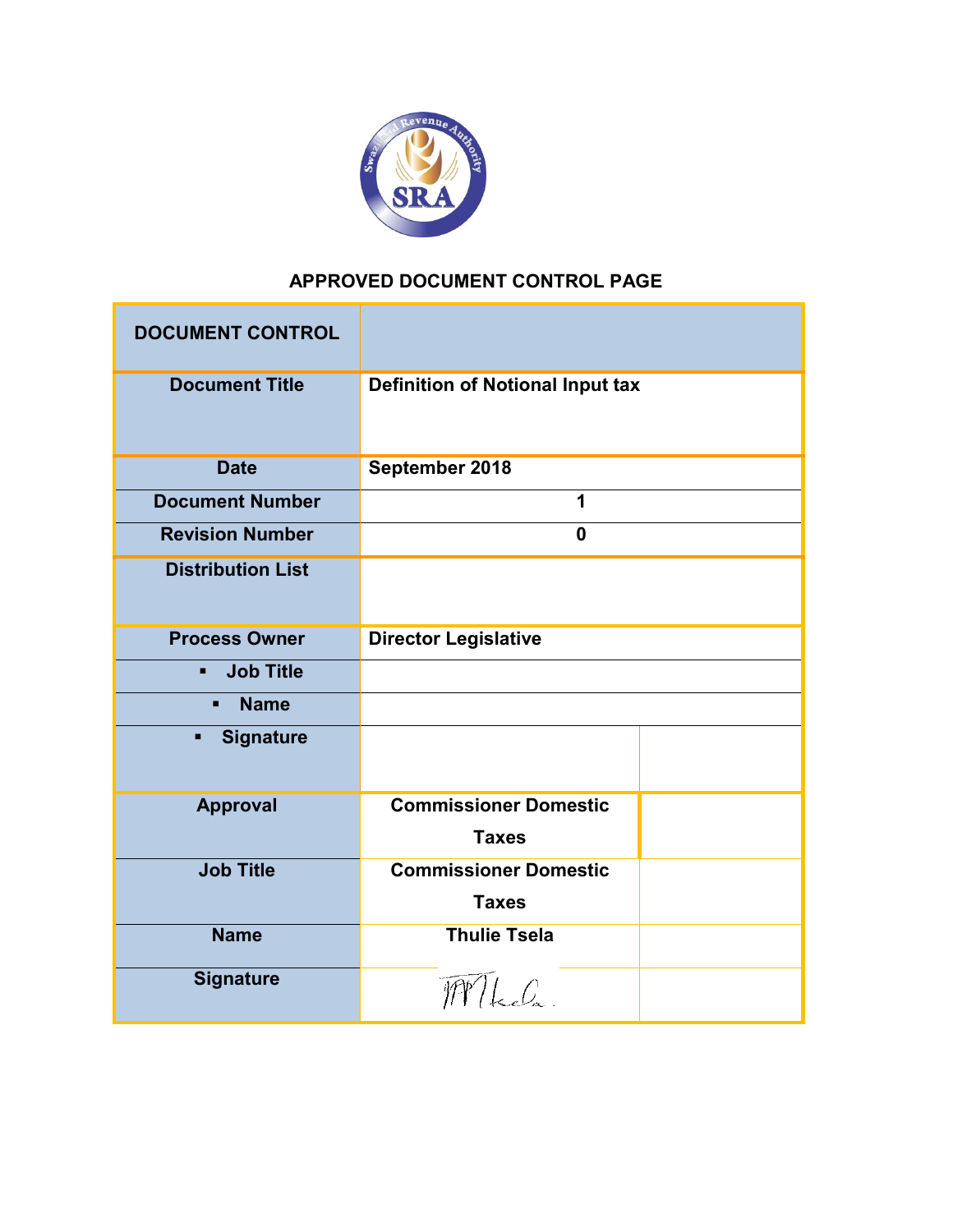## **NOTIONAL INPUT VAT.**

#### **Background:**

This is a pocket guide, which aims at defining the concept of notional input tax and how it is to be calculated.

#### **Principle:**

Notional VAT has not been defined in the VAT Legislation. However, Notional Input Tax is a principles used in Second hand goods scheme. In terms of this, when second hand goods are acquired by a VAT registered taxpayer from a person who is not liable to be registered for VAT, the registered vendor may claim a notional input VAT on the supply calculated on the tax fraction .

#### **The law**

### Regulation 9

In terms of Section 28 of the Act (VAT Act 12 of 2011)

- (1) W*here goods are sold by a second hand dealer (who bought the goods from a private person or a non value added tax registered person), value added tax shall be charged on the same goods and the re-seller shall not show any amount of value added tax, or other statements from which value added tax may be calculated;*
- (2) *Where a person is a second hand goods dealer or supplier of used goods in the retail business, that person shall be liable to charge and pay Value Added Tax only on the profit Margin, and not on the full sale price;*
- (3) *Where a second hand goods dealer is determined as being in possession of a tax invoice or paid value added tax by importation upon purchase of goods, the second hand dealer shall be liable to Value Added Tax on the full sale price;*
- (4) *Where the purchase price exceeds the sale price, these regulations shall apply not apply and the purported loss not be deducted in future profits;*
- (5) *Where a second hand dealer invokes these regulations, the re-seller shall issue special invoices which clearly stipulates that the sale is being carried out under these regulations;*
- (6) *The re-seller under sub-section (5) is under an obligation to keep special accounts for purchases and sale under these regulations.*